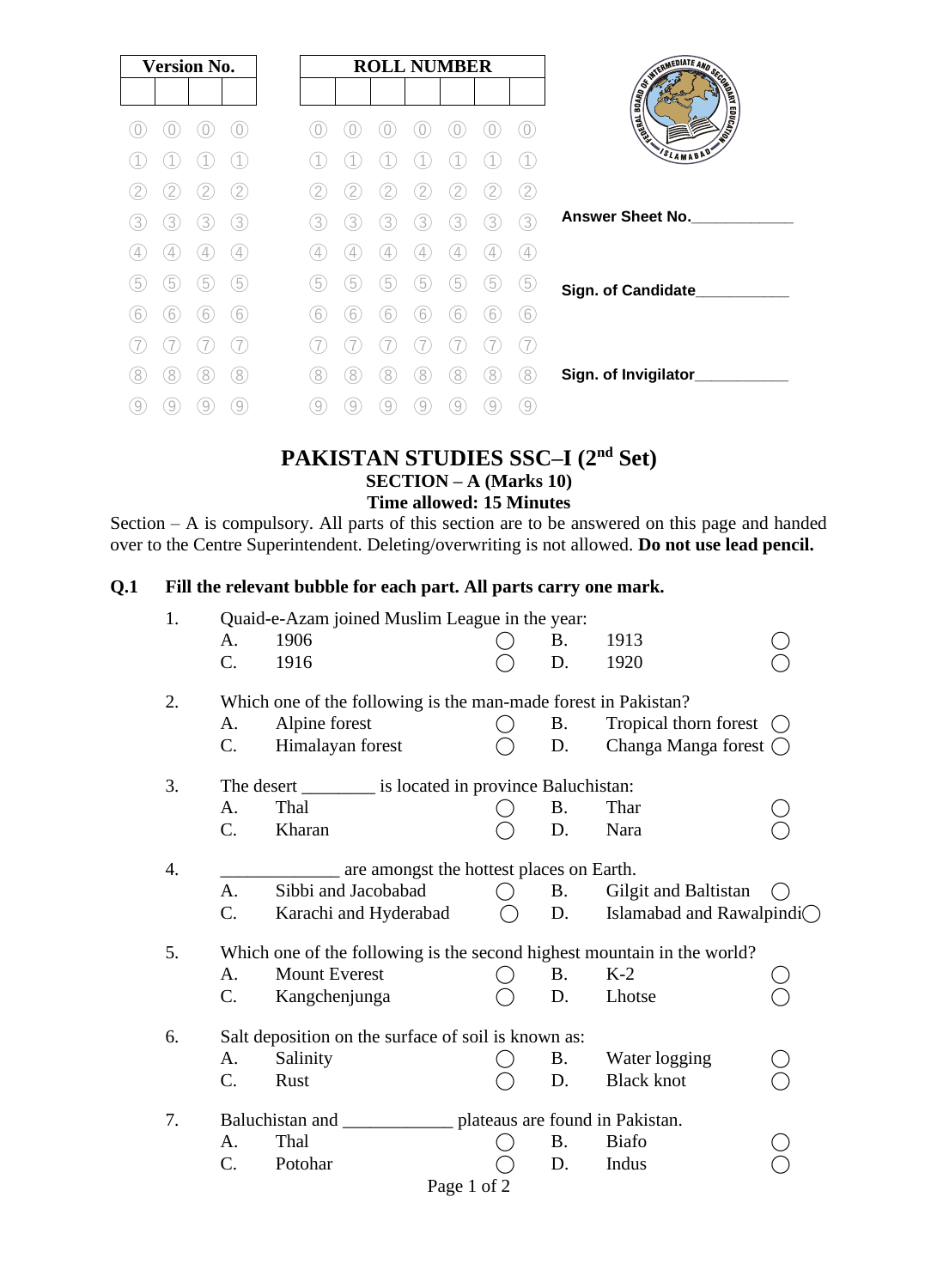| 8.  | А.<br>C. | Miss Fatima Jinnah contested the Presidential elections against:<br>Yahya Khan<br>Zulfiqar Ali Bhutto                     | В.<br>D. | Ayub Khan<br>Zia ul Haq          |  |
|-----|----------|---------------------------------------------------------------------------------------------------------------------------|----------|----------------------------------|--|
| 9.  | A.<br>C. | Which one of the following bank was inaugurated by Quaid-e-Azam in Karachi?<br><b>State Bank</b><br><b>National Bank</b>  | В.<br>D. | Habib Bank<br><b>United Bank</b> |  |
| 10. | А.       | In 1970 elections, which party did <b>NOT</b> win even a single seat in West Pakistan?<br>Muslim League<br>Jamat-e-Islami | B.<br>D. | Peoples Party<br>Awami League    |  |

\_\_\_\_\_\_\_\_\_\_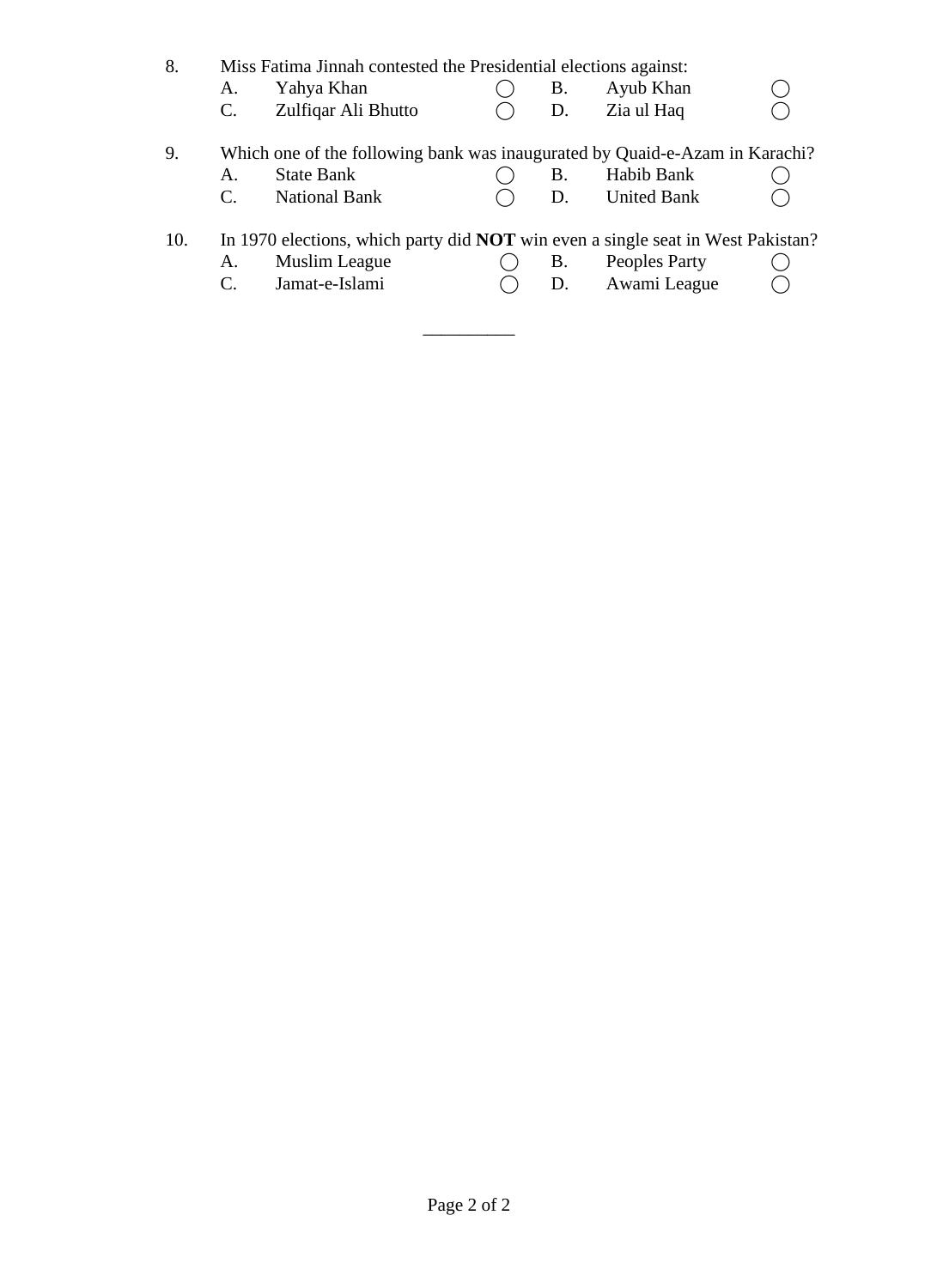

Federal Board SSC-I Examination Pakistan Studies Model Question Paper (Curriculum 2006)

### Time allowed: 2.15 hours Total Marks: 40

Note: Answer any eight parts from Section 'B' and attempt any two questions from Section 'C' on the separately provided answer book. Write your answers neatly and legibly.

## **SECTION – B** (Marks 24)

**Q.2** Attempt any **EIGHT**parts from the following. All parts carry equal marks.

 $(8 \times 3 = 24)$ 

- i. When and why Quaid-e-Azam was given the title of Ambassador of Hindu Muslim Unity?
- ii. How did the results of elections of 1945-46 prove Muslim League, the only representative party of Muslims of India?
- iii. Identify the location of at least three glaciers of Pakistan with reference to their sources.
- iv. Which area of Pakistan has a maritime climate? Write at least two characteristics as well.
- v. What reforms were introduced by Ayub Khan in Muslim Family Laws Ordinance?
- vi. Narrate any three contributions of Liaquat Ali Khan as Prime Minister of Pakistan.
- vii. "Ijtihad is a pre-requisite of Progress" in the opinion of Allama Iqbal. Comment, briefly.
- viii. Briefly analyze the  $3<sup>rd</sup>$  June Plan. Write at least three points.
- ix. Write a short note on wildlife found in Pakistan.
- x. When was Muslim League Legislator's Convention held? Which resolution it adopted?
- xi. Briefly describe the contributions of Pakistani People during 1965 war. Write at least three points.

### **SECTION – C(Marks 16)**

- **Note:** Attempt any **TWO** questions. All questions carry equal marks. ( $2 \times 8 = 16$ )
- **Q.3** Analyze the impacts of British Colonialism on various aspects of life in Indo-Pak Subcontinent.
- **Q.4** Which events paved the way for separation of East Pakistan?
- **Q.5** Trace the origins and evolution of Two Nation Theory with specific reference to economic and social deprivation of Muslims in India.

**\* \* \* \* \***

#### Page 1 of 1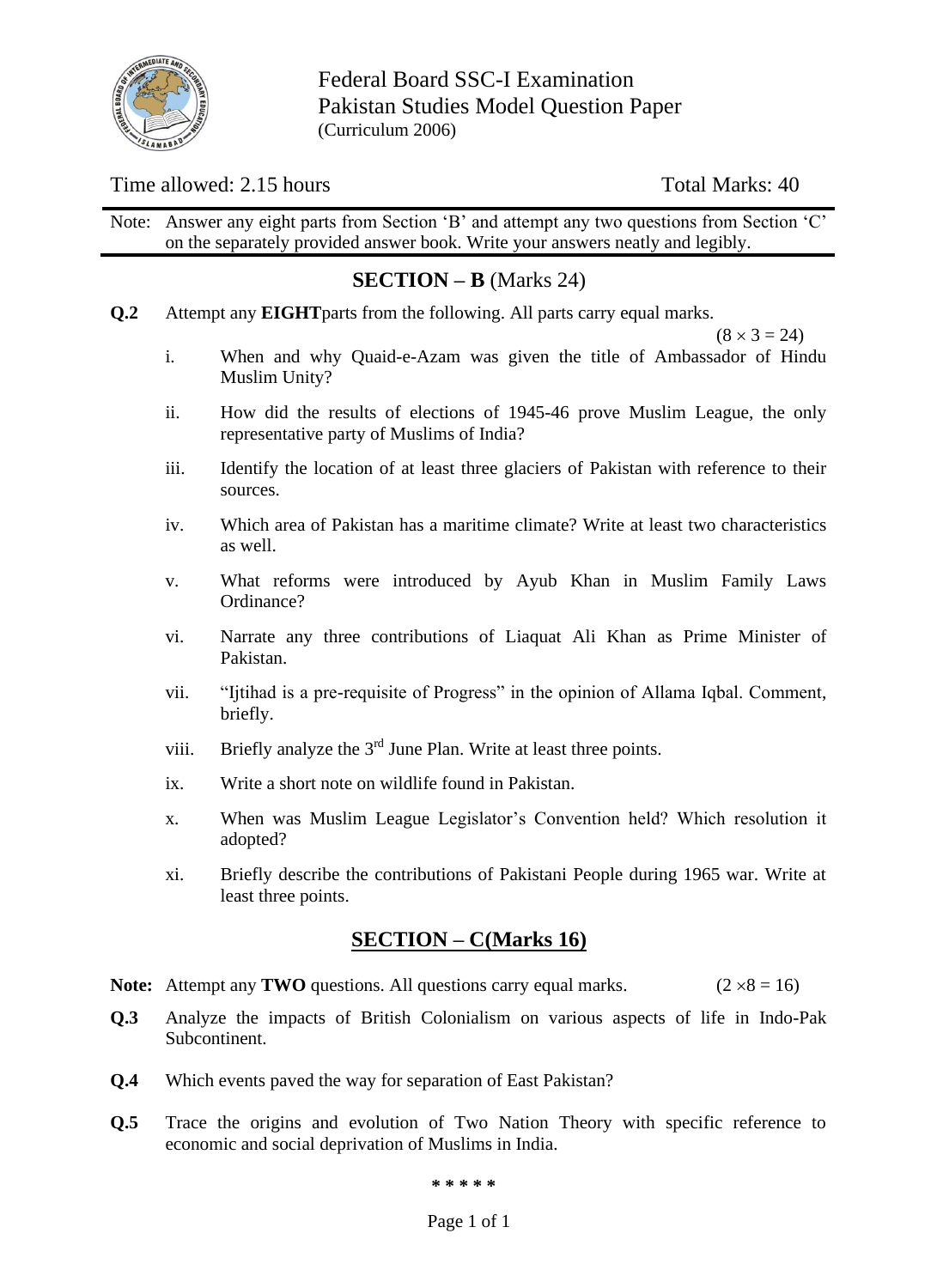# **PAKISTAN STUDIES SSC-I (2nd Set)**

Students Learning Outcomes Alignment Chart (Curriculum 2006)

| <b>Section</b> | Q#     | <b>Contents</b>                                       | <b>Learning Outcomes</b>                                      |  |  |
|----------------|--------|-------------------------------------------------------|---------------------------------------------------------------|--|--|
| A              | $1-1$  | 2.3: Quaid-e-Azam's role in the making of             | Trace the antecedents of the Pakistan                         |  |  |
|                |        | Pakistan                                              | Resolution 1940                                               |  |  |
|                | (2)    | 3.3: Natural Vegetation and                           | Discuss the major forest types and their                      |  |  |
|                |        | Wildlife                                              | distribution                                                  |  |  |
|                |        | • Vegetation                                          |                                                               |  |  |
|                | (3)    | 3.4: Major Natural Regions: Their                     | Discuss major contrasts and potentials of                     |  |  |
|                |        | characteristic, Potential and Problems                | these regions                                                 |  |  |
|                |        | • Deserts                                             |                                                               |  |  |
|                | (4)    | 3.4: Major Natural Regions: Their                     | Explain the human environment of these                        |  |  |
|                |        | characteristic, Potential and Problems                | regions                                                       |  |  |
|                |        | • Plains                                              |                                                               |  |  |
|                | (5)    | 3.4: Major Natural Regions: Their                     | Identify major natural regions and their                      |  |  |
|                |        | characteristic, Potential and Problems                | distinguishing characteristics                                |  |  |
|                |        | • Sub-humid and Humid Mountains                       |                                                               |  |  |
|                | (6)    | 3.5: Major Environmental Hazards and                  | Discuss the nature and importance of                          |  |  |
|                |        | Remedies                                              | major environmental Hazards                                   |  |  |
|                |        | · Salinity and Water Logging                          |                                                               |  |  |
|                | (7)    | 3.2: Geographical Features                            | Describe the major landform features of                       |  |  |
|                |        | • Landforms                                           | Pakistan                                                      |  |  |
|                | (8)    | 4.2: Ayub Khan Era, 1958-1969                         | Discuss the Presidential Elections of                         |  |  |
|                |        | • 1965 Elections                                      | 1965 and its impact on politics                               |  |  |
|                | (9)    | 4.1: Consolidation of the state and search            | Understand Quaid-e-Azam's role as                             |  |  |
|                |        | for a constitution, 1947-58                           | Pakistan's First Governor General                             |  |  |
|                |        | · Quaid-e-Azam and Liaquat Ali Khan                   |                                                               |  |  |
|                | (10)   | 4.3: Yahya Khan Regime, 1969-71                       | Analyze the 1970 elections and their                          |  |  |
|                |        | • Legal Framework Order and Elections of              | aftermath                                                     |  |  |
| B              | $2-i.$ | 1970                                                  |                                                               |  |  |
|                |        | 2.3: Quaid-e-Azam's role in the making of<br>Pakistan | Discuss the role of Quaid-e-Azam in the<br>making of Pakistan |  |  |
|                | ii.    | 2.1: Pakistan Movement (1940-47)                      | Describe the impact of the 1945-46                            |  |  |
|                |        | • General Election 1945-46                            | General Elections on the creation of                          |  |  |
|                |        |                                                       | Pakistan                                                      |  |  |
|                | iii.   | 3.2: Geographical Features                            | Identify the location of major glaciers of                    |  |  |
|                |        | • Glaciers and Drainage System                        | Pakistan and highlight their importance                       |  |  |
|                | iv.    | 3.4: Major Natural Regions: Their                     | Explain the temperature and precipitation                     |  |  |
|                |        | characteristic, Potential and Problems                | conditions in different parts and in                          |  |  |
|                |        | • Coastal Areas                                       | different seasons of Pakistan                                 |  |  |
|                | V.     | 4.2: Ayub Khan Era, 1958-1969                         | State the main aspects of Muslim Family                       |  |  |
|                |        | • Muslim Family Laws Ordinance 1959                   | Laws Ordinance, 1959                                          |  |  |
|                | vi.    | 4.1: Consolidation of the state and search for        | Identify Liaquat Ali Khan's role as                           |  |  |
|                |        | a constitution, 1947-58                               | Pakistan's Prime Minister                                     |  |  |
|                |        | · Quaid-e-Azam and Liaquat Ali Khan                   |                                                               |  |  |
|                | vii.   | 1.4: Pakistan Ideology                                | Identify the concepts relating to                             |  |  |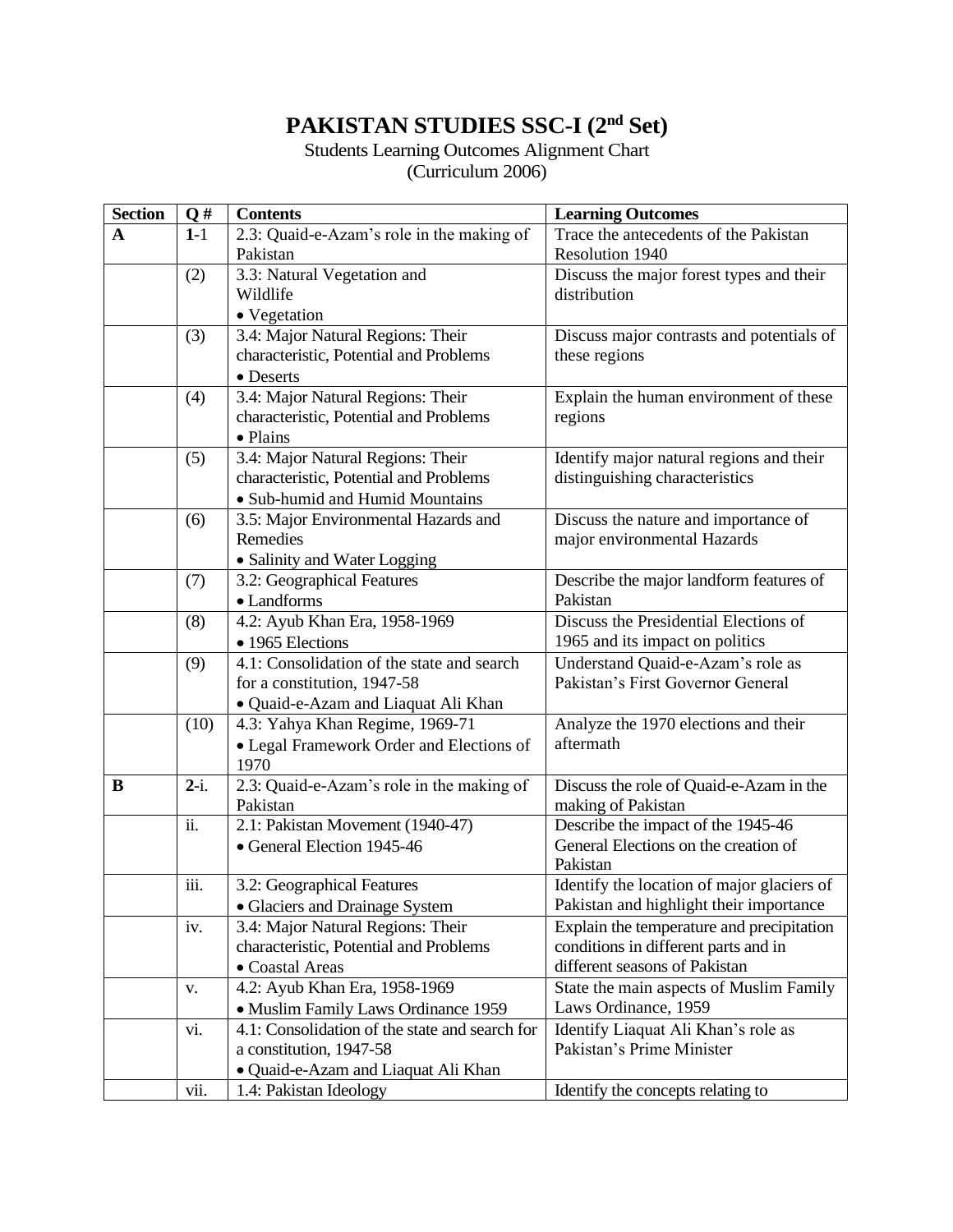|             |                         | • Allama Iqbal's and Quaid-e-Azam's          | Pakistan's Ideology in the                  |
|-------------|-------------------------|----------------------------------------------|---------------------------------------------|
|             |                         | pronouncements                               | pronouncements of Allama Iqbal and          |
|             |                         |                                              | <b>Ouaid-e-Azam</b>                         |
|             | viii.                   | 2.1: Pakistan Movement (1940-47)             | Analyze the 3rd June Plan and creation of   |
|             |                         | $\bullet$ 3 <sup>rd</sup> June Plan          | Pakistan                                    |
|             | ix.                     | 3.3: Natural Vegetation and                  | Identify the wildlife of Pakistan and their |
|             |                         | Wildlife                                     | habitat                                     |
|             |                         | • Wildlife                                   |                                             |
|             | $\mathbf{X}$ .          | 2.1: Pakistan Movement (1940-47)             | Discuss the Muslim League Legislator's      |
|             |                         | • Muslim League Legislator's Convention      | Convention in the light of Lahore           |
|             |                         | (1946)                                       | <b>Resolution and the Madras Amendment</b>  |
|             | xi.                     | 4.2: Ayub Khan Era, 1958-1969                | Observe the spirit of Pakistani People and  |
|             |                         | • Indo-Pak War 1965                          | armed forces during 1965 war                |
| $\mathbf C$ | $\overline{\mathbf{3}}$ | 2.2: British Colonialism                     | Define British colonialism and its impact   |
|             |                         | • Their objectives and strategies in British | on various aspects of life in Indo-Pak      |
|             |                         | India                                        | Subcontinent                                |
|             | $\overline{\mathbf{4}}$ | 4.3: Yahya Khan Regime, 1969-71              | Discuss the causes of separation of East    |
|             |                         | • Separation of East Pakistan and            | Pakistan                                    |
|             |                         | <b>Emergence of Bangladesh</b>               |                                             |
|             | 5                       | 1.3: Two Nation Theory                       | Trace the origins and evolution of Two      |
|             |                         | • Origin and Explication                     | Nation Theory, with specific reference to   |
|             |                         |                                              | economic and social deprivation of          |
|             |                         |                                              | Muslims in India                            |